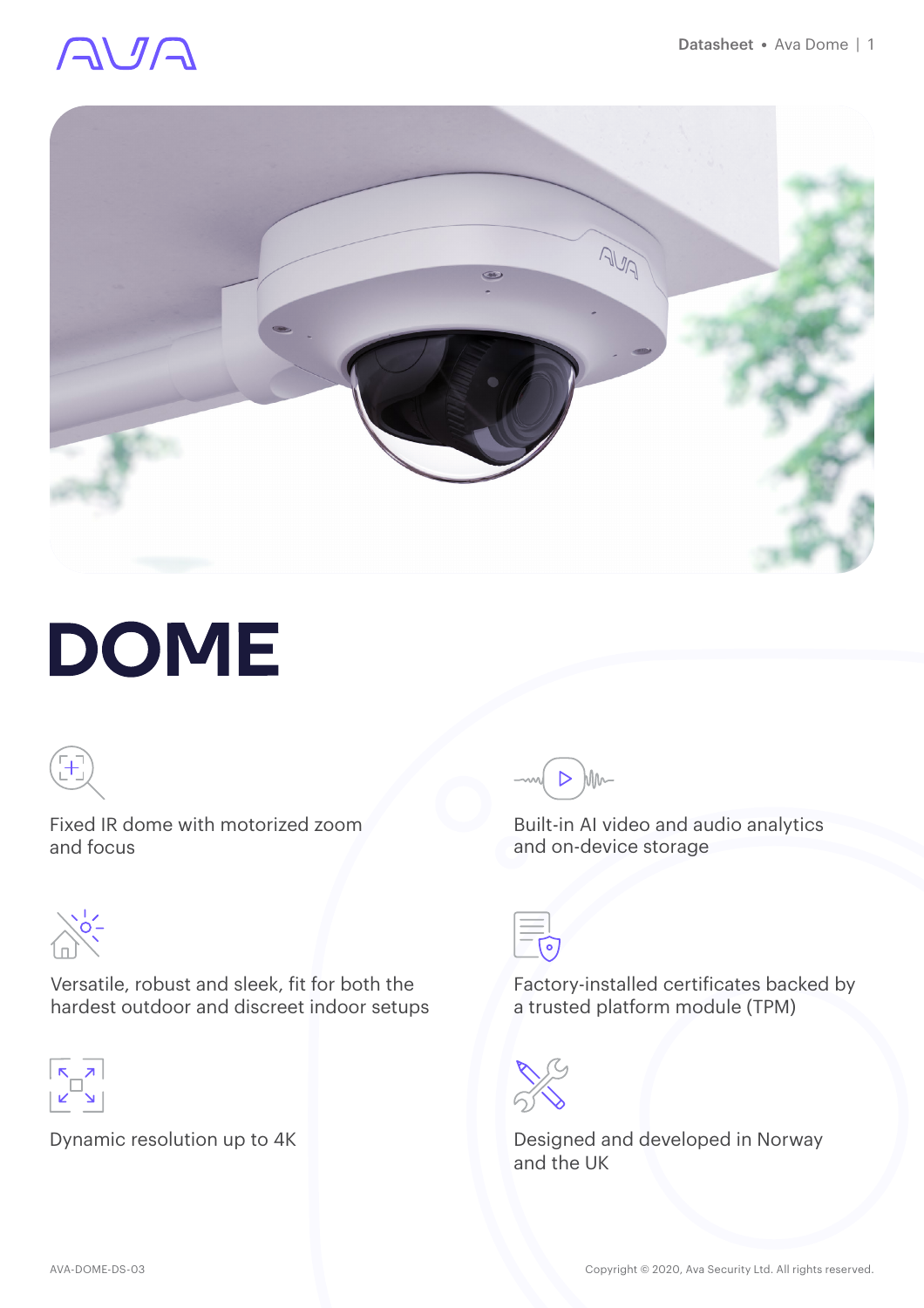Image sensor 8MP (4K) or 5MP

Image sensor size format 1/1.8"

#### Lens

Focal length: 3.6-10mm Aperture: ƒ/1.5-ƒ/2.8 Remote zoom and focus P-iris

Night vision Automatic night mode IR-cut filter 850 nm IR LED

Field of view 100°-45° Horizontal 53°-25° Vertical

Maximum resolution & Frame rate 8MP 3840x2160@30fps

Maximum resolution & Frame rate 5MP 3072x1728@30fps

Dynamic range Multi-exposure line-based HDR

Video compression H.265, H.264, Motion JPEG

#### Audio

Microphone array (4x microphones) AI audio event classification Audio source localization

#### **Security**

Factory-installed certificates, no default passwords, mandatory access authentication, HTTPS/TLS encryption

#### Network protocols

IPv4, HTTPS, TLS, DNS, mDNS, DNS-SD, NTP, RTSP, RTP, RTCP, ICMP, DHCP, ARP Streaming: RTP/UDP, RTP/RTSP/HTTPS/TCP

#### Power source

PoE+ (802.3at Type 2) For installation only: USB-C (1.5A mode) Typical: 5 W Max without heater: 12.95 W Max with heater: 23 W

Storage MicroSD, SDXC UHS-I

**Connection** 802.3ab 10/100/1000 Gigabit Ethernet USB-C for preview and setup

#### Installation aid

Electronic leveler. Flexible bracket, mounts to standard back boxes. Refer to technical drawing.

#### Adjustment range Pan, Tilt, Azimuth

Impact resistance IK10 (IEC/EN 62262)

Ingress protection IP66 (IEC/EN 60529)

**Temperature** Operating: -25C to +50C Storage: -40C to +60C Heater: 9.6W

#### Physical characteristics

Dimensions: 152x152x96mm Weight: 1.2 kg Body: Aluminum

#### **EMC**

EN 55032, EN 61000-3-2/-3, EN 55024, EN 55035, EN 61000-6-1/-3, EN61000-6-2/-4, FCC Part 15B, ICES-003 Issue 6

#### **Safety**

IEC60950-1, IEC62368-1, IEC60950-22, UL/CSA60950-1, UL/CSA 62368-1, UL E164374, NOM-019, IEC62471(IR LED)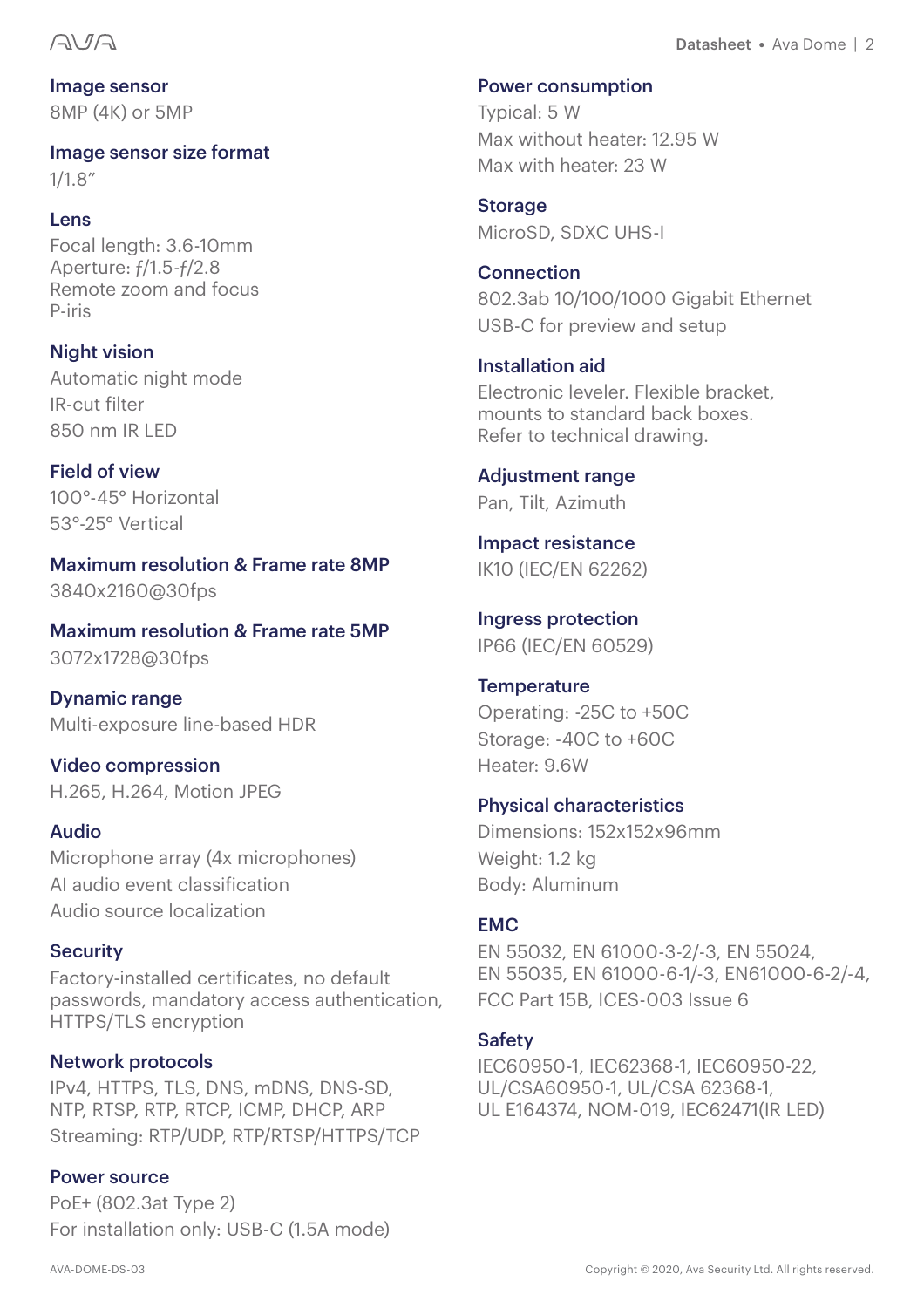# Technical drawings

### Dome, side view



### Mounting bracket, top view



|   | Designation          | Dimension (mm)                  | Dimension (inch)                      |
|---|----------------------|---------------------------------|---------------------------------------|
| A | Octagon              | 62.9 x 62.9<br>(88.9 diagonal)  | $2.47 \times 2.47$<br>(3.50 diagonal) |
| в | 4" Square Box        | 85.5 x 85.5<br>(120.9 diagonal) | $3.36 \times 3.36$<br>(4.76 diagonal) |
| С | Single Gang          | 84.1                            | 3.31                                  |
| D | Double Gang          | 84.1 x 46                       | $3.31 \times 1.81$                    |
| Е | EU Ceiling Box       | 70                              | 2.76                                  |
| F | <b>FU Outlet Box</b> | 60                              | 2.36                                  |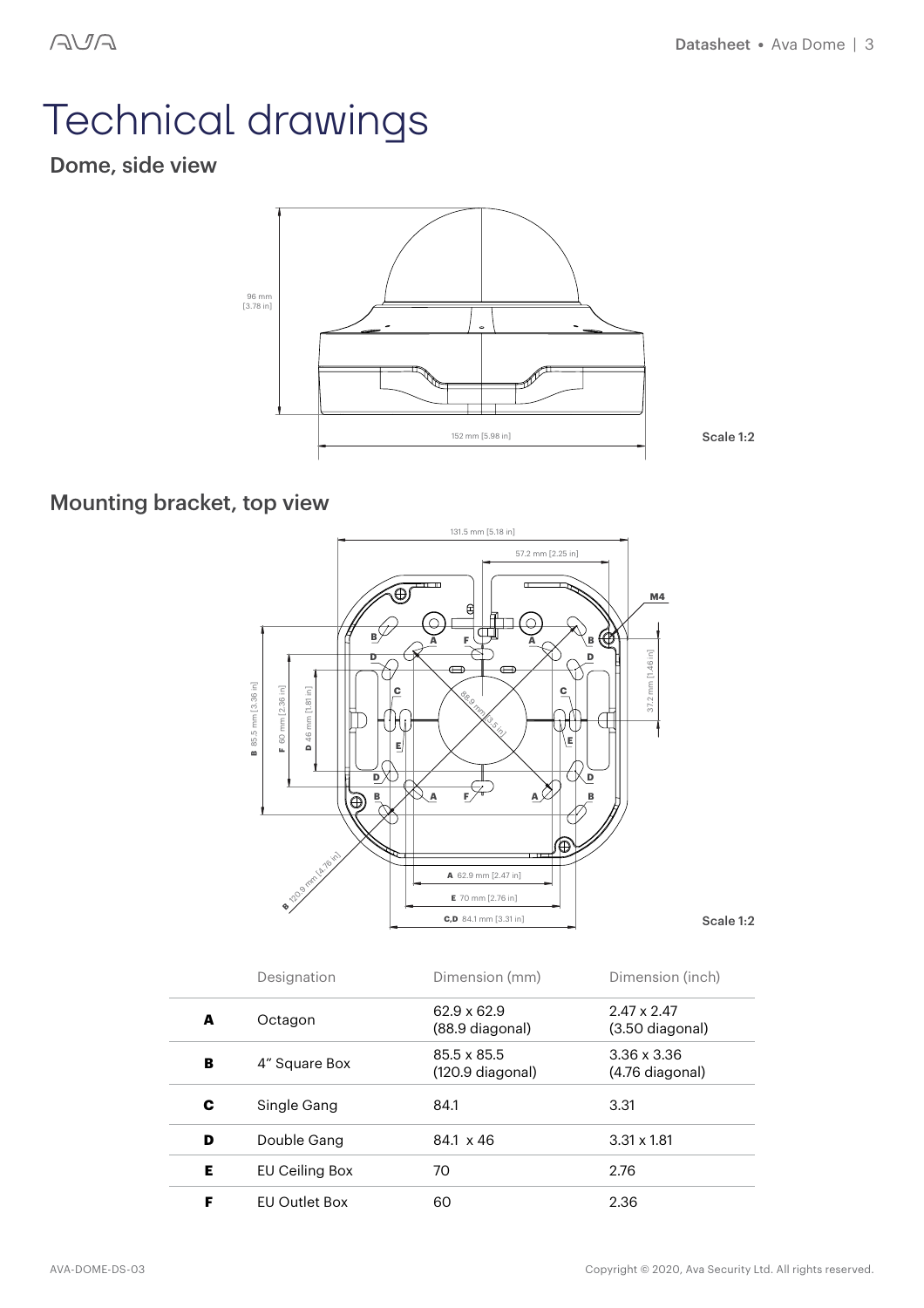## Ordering information

### Ava Dome

| Product ID            | Resolution | Onboard retention | Deployment    | Color        |
|-----------------------|------------|-------------------|---------------|--------------|
| DOME-W-5MP-30         | 5MP        | 30 days           | Aware Cloud   | White        |
| DOME-B-5MP-30         | 5MP        | 30 days           | Aware Cloud   | <b>Black</b> |
| DOME-W-5MP-60         | 5MP        | 60 days           | Aware Cloud   | White        |
| DOME-B-5MP-60         | 5MP        | 60 days           | Aware Cloud   | <b>Black</b> |
| DOME-W-5MP-120        | 5MP        | 120 days          | Aware Cloud   | White        |
| <b>DOME-B-5MP-120</b> | 5MP        | 120 days          | Aware Cloud   | <b>Black</b> |
| <b>DOME-W-4K-30</b>   | 4K         | 30 days           | Aware Cloud   | White        |
| <b>DOME-B-4K-30</b>   | 4K         | 30 days           | Aware Cloud   | <b>Black</b> |
| <b>DOME-W-4K-60</b>   | 4K         | 60 days           | Aware Cloud   | White        |
| <b>DOME-B-4K-60</b>   | 4K         | 60 days           | Aware Cloud   | <b>Black</b> |
| DOME-W                | 4K         | No                | Aware on-prem | White        |
| DOME-B                | 4K         | <b>No</b>         | Aware on-prem | <b>Black</b> |